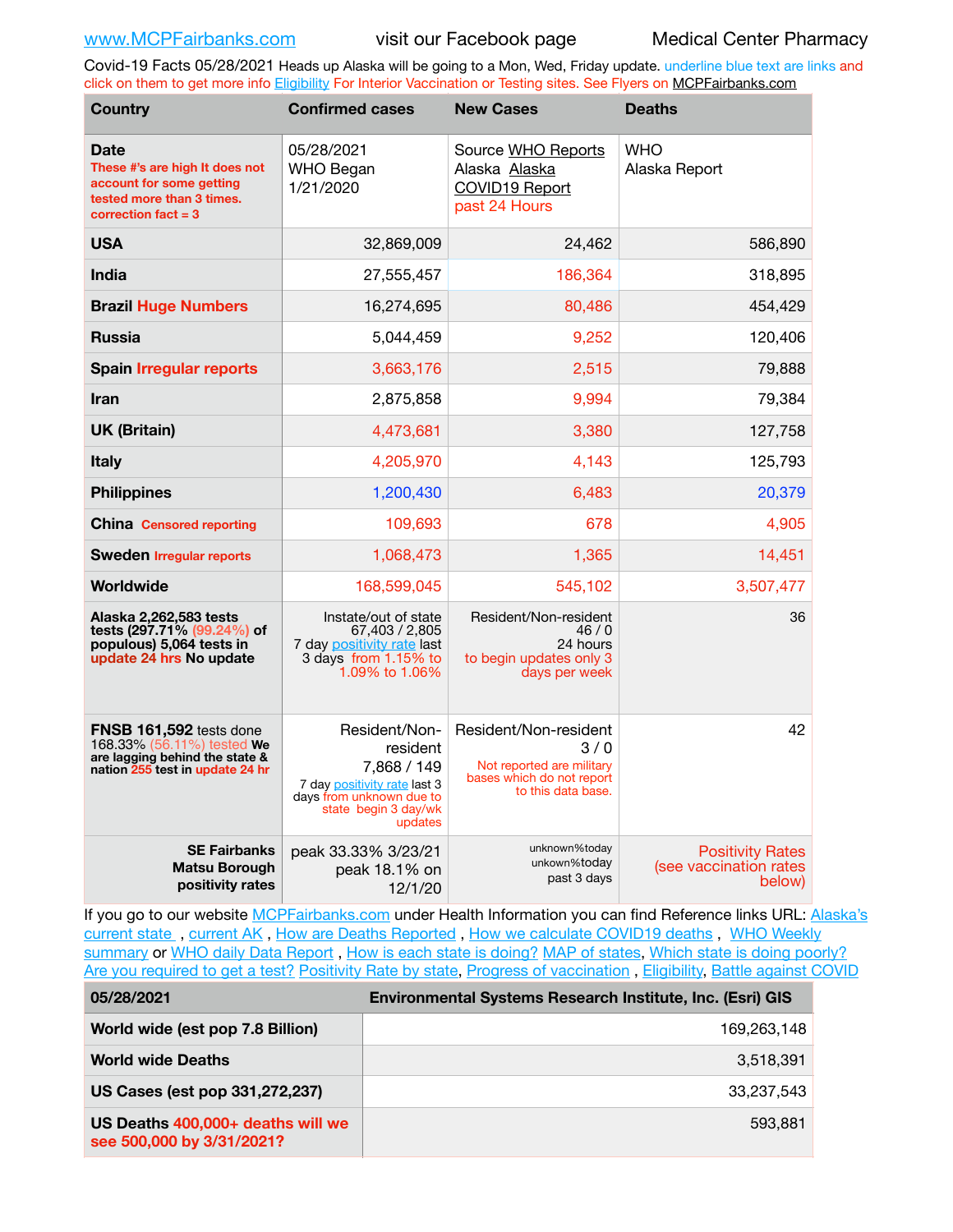## Impact of COVID-19 on the US Healthcare system

Estimated US Population 331.3 million 200.83% (66.94%) have been tested (664.7 million)

Estimated 5% of US population will test positive for Covid-19 16.56 million (currently 33.2 Million (10.04%) of population tested positive vs Alaska (8.87%) we have currently tested an est. 664.7 million based on 33.2 mill that have tested positive discount some of these numbers by 67% to account for multiple testing of same person.

If 8% will require hospitalization of the 16.56 million positive cases, we would need 1.325 million beds. Estimated by the American Hospital Association there are 800,000 staffed beds available.

The US has 2.8 hospital beds per 1000 our needs could be 56, China had 4.3, Italy 3.2, South Korea 12.3

The USNS Mercy and Comfort added 2,000 staffed beds, not ICU Of these estimated to be admitted to ICU **860,000**, to ICU beds

 The Needs The US has 16,000 ICU beds we have 68,000-85,000 beds

US could need 299,000 beds with ventilators  $\leq$ 16,000 ventilators

**Summation:** Estimated needs could be 1.325 million hospitalized beds for just COVID-19 patients alone. If positives represents 5% of test run, then approximately 664.7 million have been tested, we have no idea how many tests have been run or how many multiple tests conducted on the same person, resulting in 33.2 million positive tests run with 593,881 with 705 deaths in the past 24 hours, ave 2320/day. In AK, with 67,403 positive cases 8.87% of Alaska, 1,560 hospitalizations, and 362 deaths. Hospitalization rate is 2.31% of those that test positive, Death Rate 0.537% overall or 23.21% of those hospitalized. Those >60 y/o represent 15% of positive cases, yet represent 80% of deaths. 634,511 vaccines given equal approximately 292,318 (38.46%) completed series and 342,193 (45.03%) vaccinated once of population.

Normal ICU stay 5-7 days, estimated ICU stay for COVID-19 2-3 weeks and they could tie up a ventilator for that length of time also, helping only 1/3 as many patients.

This is why we need to flatten the curve by social spacing and only essential travel.

Expected Death (these are just estimates based on other countries) if 5% of the US Population (16.56 million) test positive we are now at 29.137 million positive (8.8%) and if

1% die = 165,600 people

2% die = 311,200 people

3% die = 496,800 people

6% die = 993,600 people obviously we have passed the 1.325 million positive cases we are 29.137 million so if 5% of the US population (16.56 million) test positive and 6% of those die = 993,600 deaths if no vaccine, or if 3.09% (511,704) will die, but we are 104.8% of the way there in 52 weeks (1 year).

World wide death rate of positive tests actually 2.08%. The US is at 593,881 1.79% of those actually tested positive, that is 70% lower death rate than when we started in 3/2020 , started at 6%. But we are slipping Death % have gone from 1.67 to 1.82%. There are 7.8 Billion people in the world 331 million live in the US (4.2% of the world's population) 10.04% have tested positive. The US deaths represents 16.88% of the world's death numbers and 19.64% of worldwide confirmed cases.

In comparison to the flu in the US.

CDC Estimates. From 2010 to 2016, the flu-related death rate was between 12,000 and 56,000, with the highest season being 2012 to 2013 and the lowest being 2011 to 2012. Most deaths are caused by complications of the flu, including pneumonia or a secondary bacterial infection of the heart or brain. or 2,000 to 9,333 per year. In 2020 in the US has 19 million cases 180,000 hospitalized and 10,000 (0.052%) have died, typically it is 2% will die, compared to 1.79% with COVID19. 200.83% (US), 297.71% (Alaska), & 168.33% (Fbks) are still too few to protect us from future outbreaks. Experts feel that we need either need people to get infected with the virus and develop antibodies or get vaccinated to create immune antibodies to protect us, that we need >60% of the population to have positive antibody tests and preferably 70-90%, one expert felt they would not feel confident til >85% were positive, to give assurance (herd immunity) in order to go without masks and social distancing. NY City seems to have the highest number at 20%. Testing is so important. Currently we are testing at 44.07 Million tests per month. At this rate to test everyone once it will take 7.44 months or over 0.59 years. To test 3 times it would take 22.33 months or 1.77 years

The [Flu](https://lnks.gd/l/eyJhbGciOiJIUzI1NiJ9.eyJidWxsZXRpbl9saW5rX2lkIjoxMDMsInVyaSI6ImJwMjpjbGljayIsImJ1bGxldGluX2lkIjoiMjAyMTAyMjYuMzYwNDA3NTEiLCJ1cmwiOiJodHRwczovL3d3dy5jZGMuZ292L2ZsdS93ZWVrbHkvb3ZlcnZpZXcuaHRtIn0.ePMA_hsZ-pTnhWSyg1gHvHWYTu2XceVOt0JejxvP1WE/s/500544915/br/98428119752-l) (Influenza kills approximately 1-2% of those infected ([1.6% positivity in Alaska](http://dhss.alaska.gov/dph/Epi/id/SiteAssets/Pages/influenza/trends/Snapshot.pdf) zero deaths for flu), SARS killed 800 people total, COVID19 appears to kill 1.79% > 593,881 of those that test positive (10.04% of US COVID) or 11% less deadly than the flu and seems to be more contagious. (Seems to spread more readily) [Flu](https://lnks.gd/l/eyJhbGciOiJIUzI1NiJ9.eyJidWxsZXRpbl9saW5rX2lkIjoxMDEsInVyaSI6ImJwMjpjbGljayIsImJ1bGxldGluX2lkIjoiMjAyMTAyMjYuMzYwNDA3NTEiLCJ1cmwiOiJodHRwOi8vZGhzcy5hbGFza2EuZ292L2RwaC9FcGkvaWQvUGFnZXMvaW5mbHVlbnphL2ZsdWluZm8uYXNweCJ9.oOe3nt2fww6XpsNhb4FZfmtPfPa-irGaldpkURBJhSo/s/500544915/br/98428119752-l)  [rates dropped from 300 to single digits this year](https://lnks.gd/l/eyJhbGciOiJIUzI1NiJ9.eyJidWxsZXRpbl9saW5rX2lkIjoxMDEsInVyaSI6ImJwMjpjbGljayIsImJ1bGxldGluX2lkIjoiMjAyMTAyMjYuMzYwNDA3NTEiLCJ1cmwiOiJodHRwOi8vZGhzcy5hbGFza2EuZ292L2RwaC9FcGkvaWQvUGFnZXMvaW5mbHVlbnphL2ZsdWluZm8uYXNweCJ9.oOe3nt2fww6XpsNhb4FZfmtPfPa-irGaldpkURBJhSo/s/500544915/br/98428119752-l) note the start of mask wearing impacted flu numbers. Alaska has 67,403 so far, 7,868 in Fairbanks or 1 of every 9 of Alaskans, and with 42 of 362 deaths 1 in 9, the first case was transient foreign airline crew member. Interesting, the Source of Alaska's SARS-Cov2 virus originated not from East Asia by travelers or the west coast (Washington where it was first observed) , but came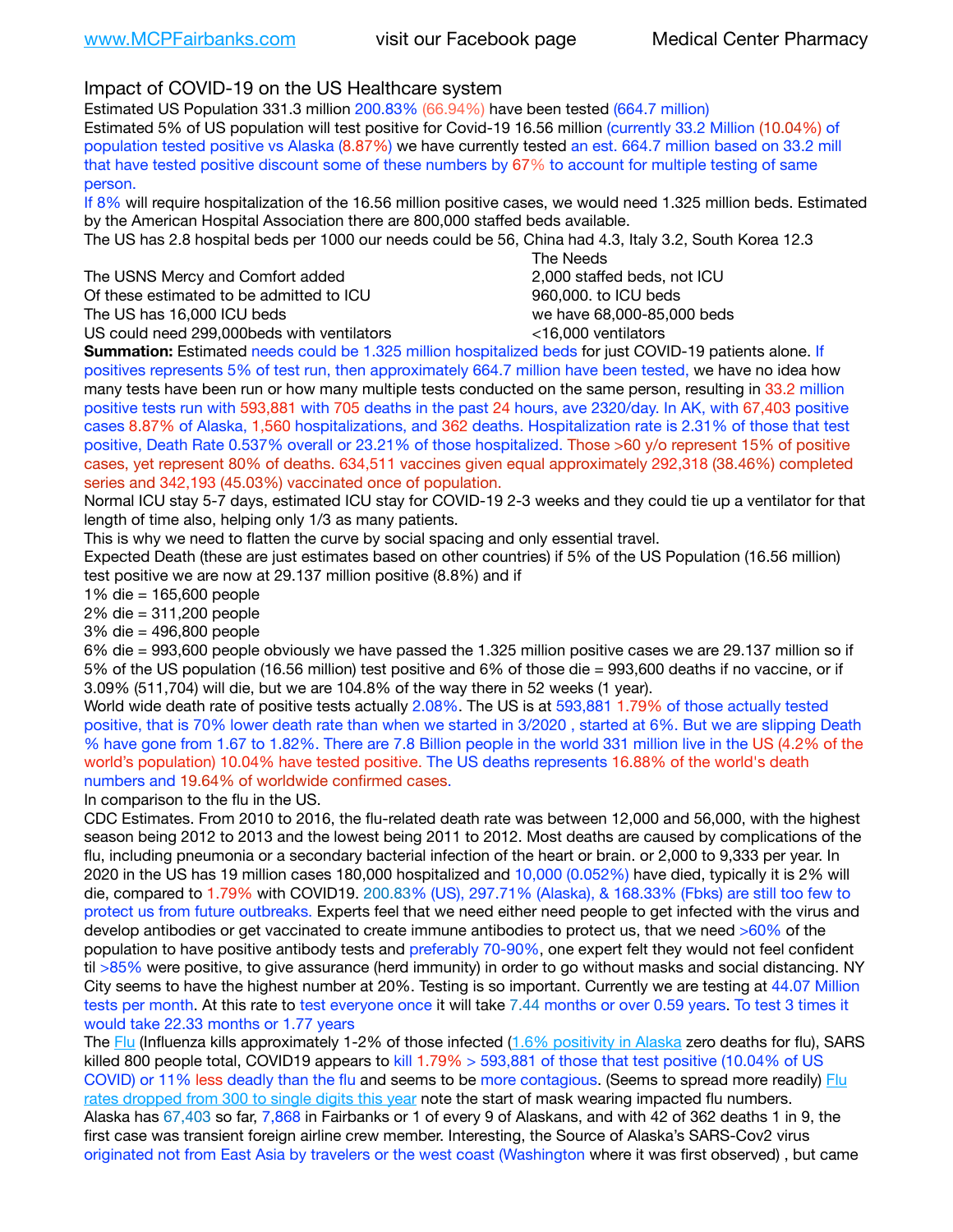[www.MCPFairbanks.com](http://www.MCPFairbanks.com) visit our Facebook page Medical Center Pharmacy

from the east coast of the US, and they were inoculated first from Europe, accordingly from New York's Governor and CDC. Currently 36 Variants known, only 6 of major concern in the US. (Europe's (china's)) Primary, plus an Ohio variant (COH.20G/501Y), California, [UK](https://www.cdc.gov/coronavirus/2019-ncov/transmission/variant-cases.html) (B.1.1.7), (7) South African (1.351), and (2) Brazil (P.1), we have seen 5, Europe's (China) [variant,](https://www.webmd.com/lung/news/20210318/cdc-who-create-threat-levels-for-covid-variants?ecd=wnl_cvd_031921&ctr=wnl-cvd-031921&mb=kYbf7DsHb7YGjh/1RUkcAW0T6iorImAU1TDZh18RYs0=_Support_titleLink_2) California, Brazil, UK, South Africa, in Alaska so far, the last 3 in particular as they have a 50% increase in transmissibility vs 20% in the others over the China variant.

**Best practice protection** is good personal Hygiene do not touch eyes, nose, mouth, wash hands frequently for at least 20-30 seconds, before you touch your face, and observe personal spacing of 6-18 feet. Remove your shoes in your house, frequently clean surface areas, let the cleaner sit 15-20 sec before wiping off. **We are recommending to wear any kind of mask.**

Drug treatment is being researched, but as yet not been verified, only suggested. Best to isolate those sick and isolate those most susceptible (old and preconditioned with risk factors)

**Risk factors:** Cardiovascular disease (56.6%), Obesity (41.7%), Diabetes (33.8%), age >60, respiratory problems, especially smokers or those who vape, High Blood Pressure

If you have been exposed self isolate for 2-4 weeks

One episode in China, a man tested negative for 27 days before showing symptoms. So Isolation may want to be considered up to 4 weeks not just 10-14 days.

Italy 1 in 10 positive cases admitted to ICU due to Hypoxic failure requiring mechanical ventilation. In NY it was 1 in 7 that required hospitalization, of the 5700 hospitalized 2634 were discharged (79% (2081)) or added (21%(553)), 9 in 10 put on a ventilator died.

Public policy development and education is important. **How Long does Covid-19 stay on objects** Air (droplets in air, sneeze/cough) up to 3 hours

| Copper                           | 4 hrs      |                              |
|----------------------------------|------------|------------------------------|
| skin (SARS-COV2)                 | $9.04$ hrs | (Influenza virus 1.82 Hrs)   |
| droplets on skin (sneeze)        | 11 hours   |                              |
| Cardboard (Amazon Box)           | 24 hrs     |                              |
| Plastic surfaces/Stainless Steel | 72 hour    |                              |
|                                  |            | Vaccination in Alaska by Age |



| Project outward                |  |                  |  |  |
|--------------------------------|--|------------------|--|--|
| Exhalation can spray           |  | 1.5 m $(4.9$ ft) |  |  |
| spittle (droplets)             |  |                  |  |  |
| Coughing                       |  | 2 m (6.6 ft)     |  |  |
| Sneeze                         |  | 6 m (19.7 ft)    |  |  |
| Development of immune response |  |                  |  |  |

Early viral testing tests to see if you currently have the virus. Later antibody testing tells us if you have been exposed and survived. But does not tells us if you have immunities to the virus. We will need to have both tests done in order to open the community..

Viral RNA Days Since Onset of Symptom:

Viral Antigen and Viral RNA tells us you have the disease

and can spread the disease and if you can or are currently sick. IgM (short term) and IgG (long term antibodies) tells us you have experienced the virus or had the vaccine, and got over it. You may be resistant if your [antibody levels](https://www.cdc.gov/coronavirus/2019-ncov/lab/resources/antibody-tests.html) are high enough. [Current](https://l.facebook.com/l.php?u=https://www.itv.com/news/2020-10-26/covid-19-antibody-levels-reduce-over-time-study-finds?fbclid=IwAR3Dapzh1qIH1EIOdUQI2y8THf7jfA4KBCaJz8Qg-8xe1YsrR4nsAHDIXSY&h=AT30nut8pkqp0heVuz5W2rT2WFFm-2Ab52BsJxZZCNlGsX58IpPkuVEPULbIUV_M16MAukx1Kwb657DPXxsgDN1rpOQ4gqBtQsmVYiWpnHPJo2RQsU6CPMd14lgLnQnFWxfVi6zvmw&__tn__=-UK-R&c%5B0%5D=AT1GaRAfR_nGAyqcn7TI1-PpvqOqEKXHnz6TDWvRStMnOSH7boQDvTiwTOc6VId9UES6LKiOmm2m88wKCoolkJyOFvakt2Z1Mw8toYWGGoWW23r0MNVBl7cYJXB_UOvGklNHaNnaNr1_S7NhT3BSykNOBg) [View of antibodies/immunity](https://www.livescience.com/antibodies.html)[.](https://www.itv.com/news/2020-10-26/covid-19-antibody-levels-reduce-over-time-study-finds) We have tested currently 297.04% (99.01%) of the Alaskan population and over little over 200.69% (66.90%) of the US population, discount these numbers by 67% to reflect multiple testing of the same person. To be safe, we need at least 25% to see if we are making progress, [60%](https://www.jhsph.edu/covid-19/articles/achieving-herd-immunity-with-covid19.html) to [barely qualify](https://www.nature.com/articles/d41586-020-02948-4) to be safe, and [70-90%](https://www.mayoclinic.org/herd-immunity-and-coronavirus/art-20486808) to be assured we will not see a second wave of sickness. Some experts will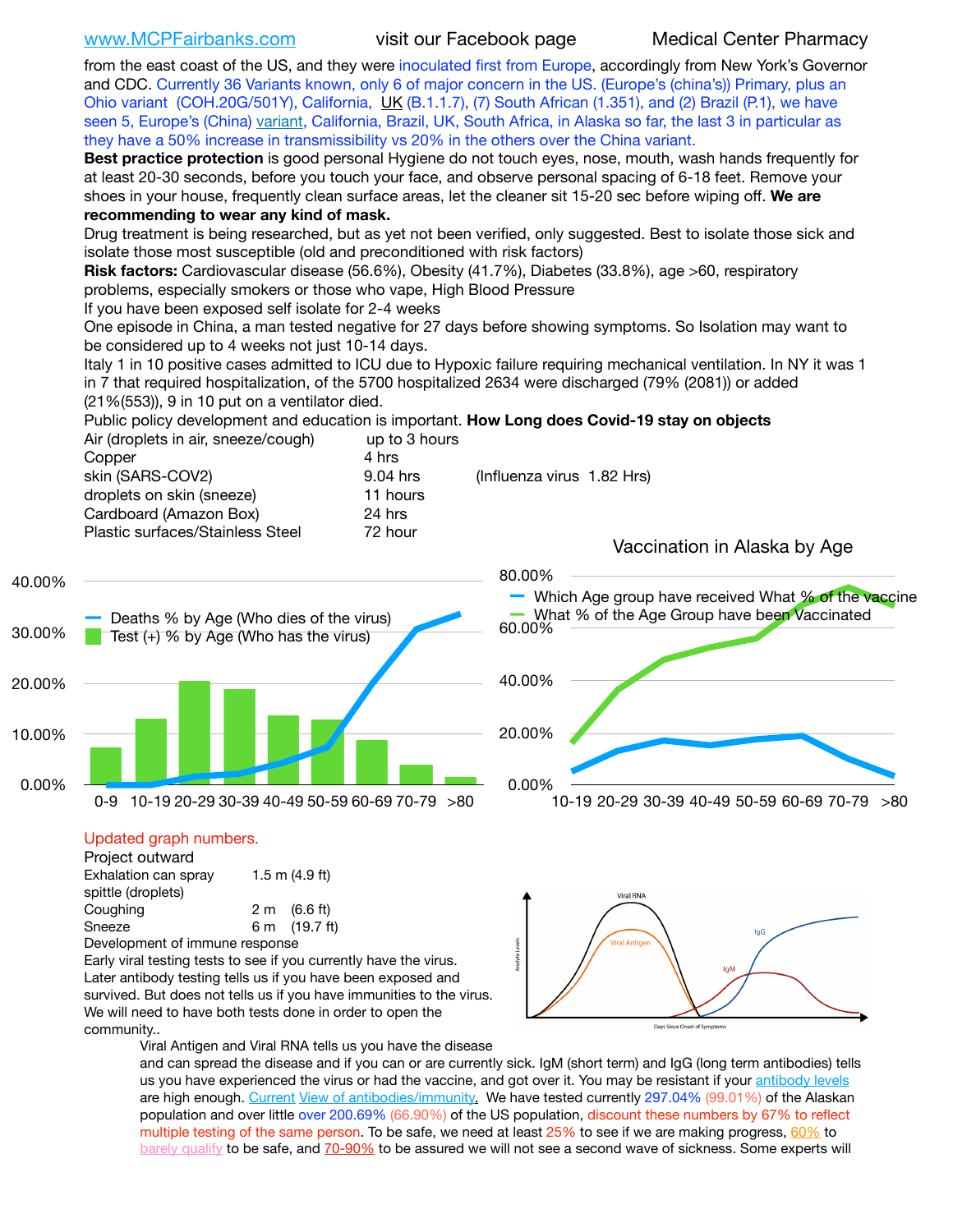[not feel safe til we are at 85%](https://www.bannerhealth.com/healthcareblog/teach-me/what-is-herd-immunity). See bottom of last page to see how and where in Alaska do we and each of the boroughs stack up, compared to other states and the nation.

| <b>Conflict</b>                                       | Combat<br><b>Death</b> | Past 24<br>hours |
|-------------------------------------------------------|------------------------|------------------|
| <b>Revolutionary War</b>                              | 8,000                  |                  |
| Civil War                                             | 214,938                |                  |
| World War I                                           | 53,402                 |                  |
| <b>World War II</b>                                   | 291,557                |                  |
| <b>Korean Conflict</b>                                | 33,686                 |                  |
| <b>Vietnam</b>                                        | 47,424                 |                  |
| <b>Gulf War</b>                                       | 149                    |                  |
| Afghanistan                                           | 1,833                  |                  |
| <b>Iraq</b>                                           | 3,836                  |                  |
| <b>1918 Flu</b>                                       | 675,000                |                  |
| 9/11 deaths                                           | 2,977                  |                  |
| <b>COVID19 deaths from</b><br>1/20/2020 to 05/28/2021 | 593,881                | 705              |

Three types of clinical laboratory COVID-19 or SARS-CoV-2 tests are being developed:

Molecular Gene sequencing (current method), Viral antigen (testing parts of the virus), Host antibody tests (serology). They detect the virus in different ways.

Mask & [Mask Usage:](https://www.nationalgeographic.com/history/2020/03/how-cities-flattened-curve-1918-spanish-flu-pandemic-coronavirus/) N95 filter out 95% of the particles in the air 3 microns in size or larger.

Mold sizes are about 10-12 microns in size. Bacteria are larger, so is dust

Gas molecules and viruses are smaller. PM2.5 are 2.5 microns in size.

**Viruses** can be 1 micron in size, 0.3 micron in size, or 0.1 microns in size, so they **will pass right through**. **We recommend wearing any mask, the mask may provide up to 5 times the protection** ver **wearing no mask at all**. It still **does not protect** the wearer from contracting the infection, it **can inhibit** the spreading, something is **better than nothing at all**.

**Remember there is a clean side ( the side towards you) and a dirty side,** the side to the contaminated air is dirty. If you are COVID positive then this is reversed. When handling the mask, do not touch the dirty side and then touch your face, Wash properly your hands first after touching the dirty side before touching your face. If you are infected the dirty side is the inside surface of the mask. Wash your homemade mask in hot water wash >133F (for at least 10 minutes) and rinse to sanitize with

high heat >133F Plus and a weak bleach or peroxide (not Both) the mask. Daily if possible. If you are a frontline health care provider with a homemade fabric mask 2 hours. Do not touch the dirty side.

**Mask usage: 5/13/21 While the CDC** has changed it's recommendations for those who have gotten vaccinated to go mask free, except on Mass Transportation such as buses and airline, or when in crowded situations, like concerts. Those that have not been vaccinated are still advised need to wear a mask.

The risk has now increased for those non-vaccinated folks. They no longer have the masked people in the community to protect them. While those who have been vaccinated will not get sick or as sick. They can still pass, much more easily without the masks, the virus to those who have not been vaccinated to make them sick.

Therefore, it is even **more imperative** that those that have not been vaccinated, wear a mask to protect themselves, or get vaccinated. The sea of those with the potential to have the virus now are those <12 y/o of age, those >  $12y$ /o who have not been vaccinated, or those who have been vaccinated and are transitory carriers. Currently, this is about 50% of the US population and about 60% of the Alaskan population. And about 80% of all children under 18y/o at this moment.

**Alcohol solutions** should be 60-80% alcohol **70%** is optimal. **Keep wet and rub 30 seconds**, or Happy Birthday song sung 3 times. **Hydrogen peroxide diluted to 2%** or 4 teaspoonful per quart of water (20ml per 946ml) Bleach the same ratio **Vinegar and ammonia are good cleaning agents, but not disinfectants**. **Do not mix** any of these agents together, toxic fumes can result. **Disinfectants, in order to be effective**, should remain on the applied surface, to be cleaned moist **(wet) for 30 seconds to 4 minutes** depending on material. Caution may dissolve glue or adhesives or bleach and discolor items, check with manufacturers. Do not let it get inside electronic devices. UV (10 minutes), [UV light](http://www.docreviews.me/best-uv-boxes-2020/?fbclid=IwAR3bvFtXB48OoBBSvYvTEnKuHNPbipxM6jUo82QUSw9wckxjC7wwRZWabGw) only kills where it can see.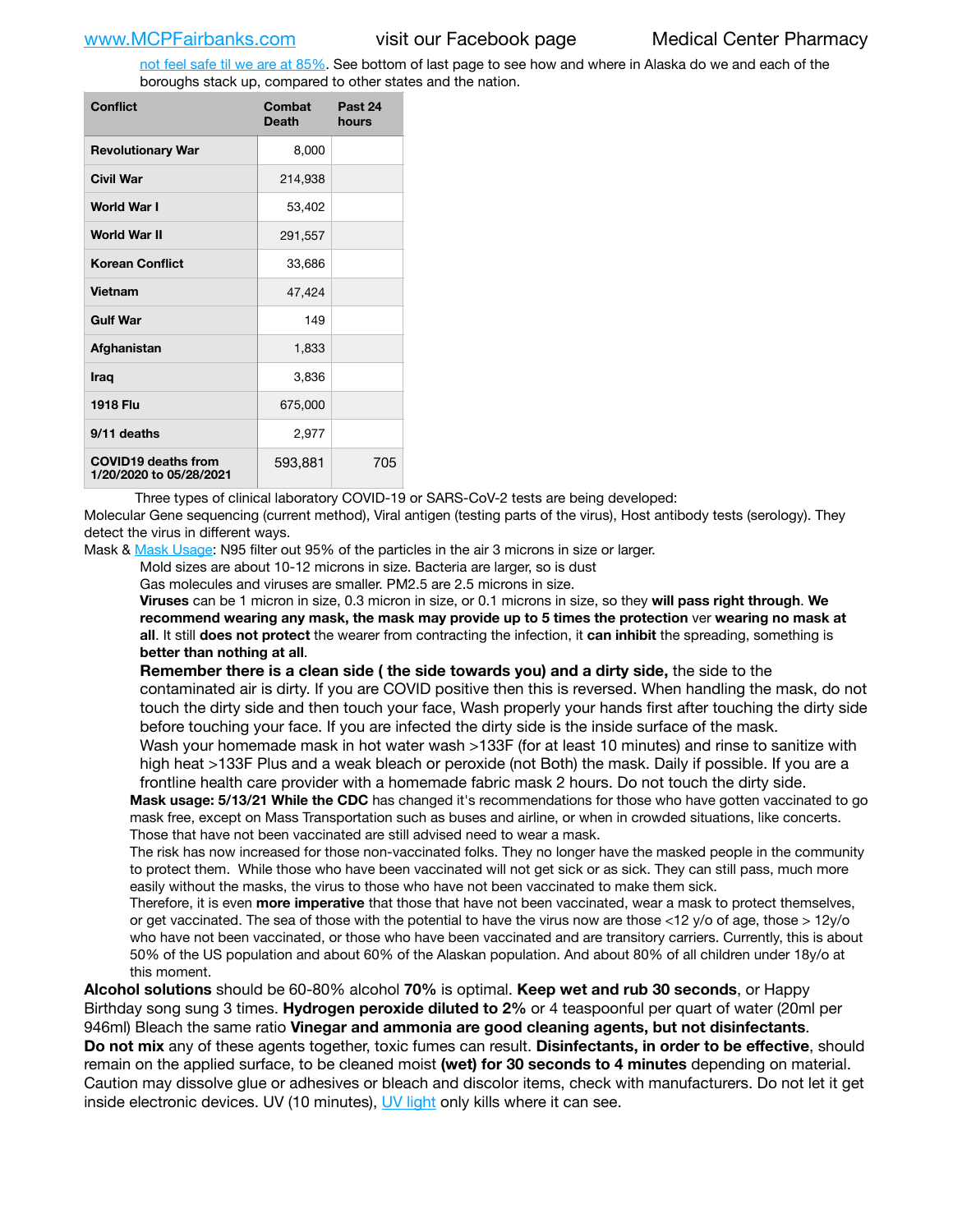### **Myths**

Taking hot baths, using colloidal silver, eating garlic soup, gargling with bleach are not proven to be effective. We have already seen using chloroquine taking the wrong form in the wrong dose can be fatal, one death and one critically injured. (see Arizona couple after listening to the past-president)

**We have heard of all kinds of cures.** To date there is no curative or preventative treatments, only supportive therapy. At this point there is **no proof** that Quinine, zinc, Hydroxychloroquine, Chloroquine, or Vitamin C works. As they say wives-tale at best, irresponsible reporting most likely. We have seen no information that they work. There have been ineffective dosing issues, over-dosing issues, permanently killing the senses of smell or taste, inappropriate usage, cardiac arrhythmias, and death from the usage of these agents have been reported. The virus may die out with heat of summer, or cold weather, this is a myth, There are a couple of studies at show the virus can withstand 98F. We know the body tries to use up to 104F to potentiate our immune system, to kill viruses. Taking NSAID, Aspirin, Ach-Inhibitors, Arb's and you get the COVID-19 infection are not contraindicated and no clinical evidence that says you should stop any of these classes of medications. It would be misguided and ill advised if you did so, In other words, Unless your doctor makes changes, keep taking your medications unless told to do otherwise.

**Vaccine Myths and Fake information:** There are no microchips, tracking devices, fetus tissue, at all in the vaccines. Vaccines will not and can not change your DNA., It can not change the fertility of men or women. It seems to be safe to the fetus and pregnant women. You should continue to wear a mask til we get to Herd Immunity levels, but can remove masks if you are outdoors, but not at concerts where you are close together. You should still get vaccinated (complete series) even if you got COVID. If you have some of the co-morbidities, it is important that you do get vaccinated, the side effects of the vaccine will be milder and survivable than getting COVID.

As of 12/21/20, DHSS is aware of 11 reports regarding possible allergic reactions from Alaska's hospitals to CDC: Bartlett Regional Hospital (8), Providence Alaska (2) and Fairbanks Memorial Hospital (1). Two were identified as anaphylaxis and one of those resulted in hospitalization for ongoing monitoring. In the other three cases, symptoms were mild and not considered anaphylaxis. the hospitalized patient has been discharged and is

doing well. The CDC said there appears to be no obvious geographic clustering of these reactions, nor was a specific production lot involved. People who experience anaphylaxis after the first dose should not receive a second dose, according to CDC recommendations.

For being one of the first in that nation to start vaccinating, those <16y/o, we have slowed down vaccinations to where we are way behind. More people are getting sick more frequently. Soon we will have more deaths. Due to lack of vaccinations, Alaska has pushed itself into last place, in the nation, as to when we will reach "herd immunity". This is the date when we can safely remove our masks and other restrictions.

Check our website [www.MCPFairbanks.com](http://www.MCPFairbanks.com) for the 13 testing sites in the interior of Alaska.



Gao Fu, the director of the China Centers for Disease Control, admitted on 4/10/2021 that the country's vaccines don't exactly give Covid-19 a knockout blow. One study from Brazil found that the vaccine from the Chinese company Sinovac was 50.4% effective, compared to Pfizer's 97%. Fu said the government is looking for ways to boost effectiveness.

# Many Alaskans live with underlying health concerns

You can not change your age but you can affect change with other risk factors. Nov. 17, 2020 for more information check out [Alaska DHSS Insights](http://dhss.alaska.gov/dph/Epi/id/Pages/COVID-19/blog/20201117.aspx)

Epidemiologists within the Section of Chronic Disease Prevention and Health Promotion analyzed reports from about 8,500 randomly-selected Alaska adults who participated in the annual [Behavioral Risk Factor Surveillance System \(BRFSS\)](http://dhss.alaska.gov/dph/Chronic/Pages/brfss/default.aspx) telephone survey between 2016 and 2018. About 67% of Alaska adults — two out of three — have at least one of the following ongoing health concerns that have been shown to increase chances for serious illness from COVID-19:

- 46% of Alaska adults are current or former smokers
- 32% have obesity BMI >30.0